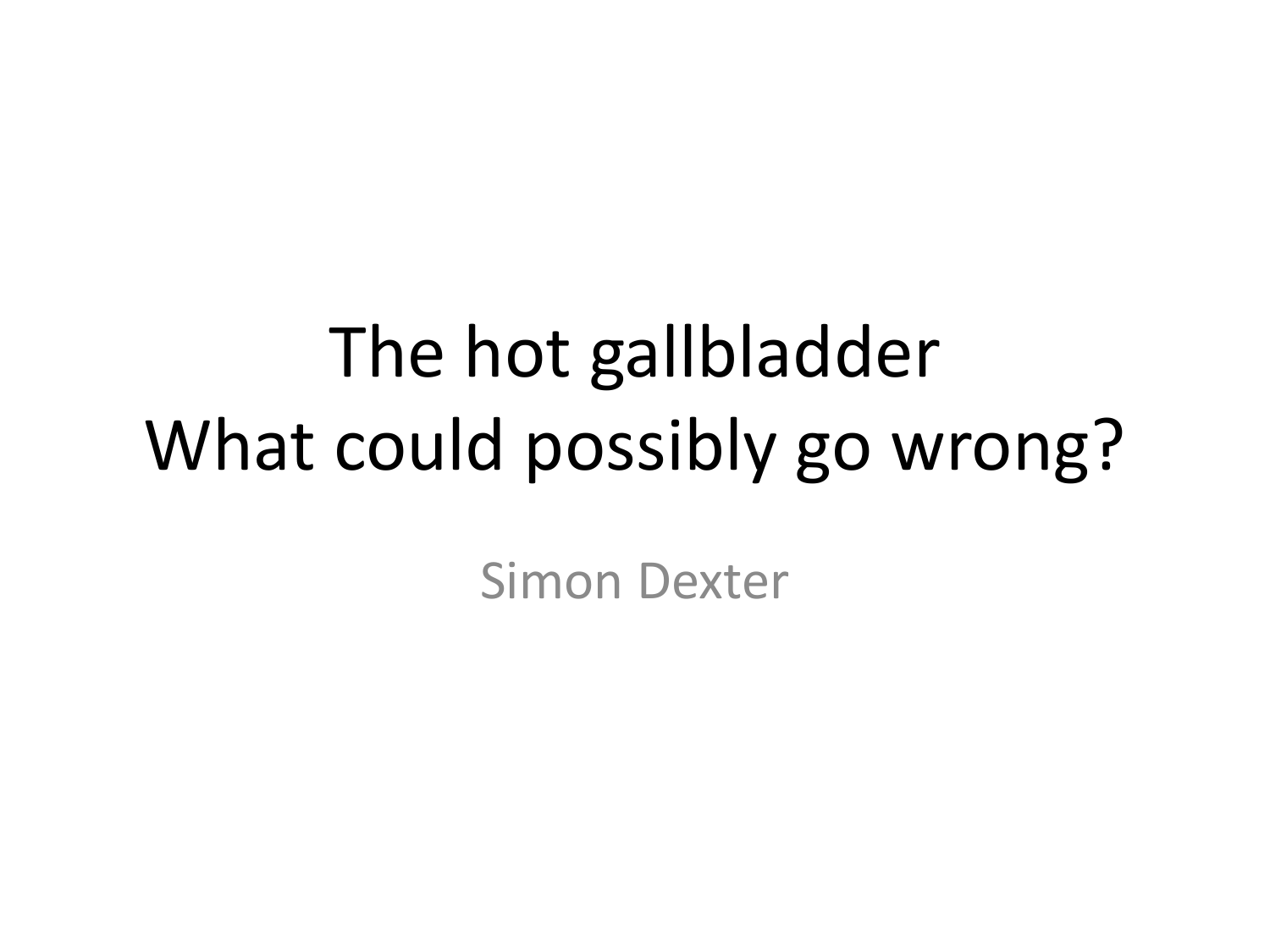# Hot gallbladder?

- Cholecystectomy during acute admission
	- Acute cholecystitis
	- Gallstone related pain non resolving
	- Post mild acute pancreatitis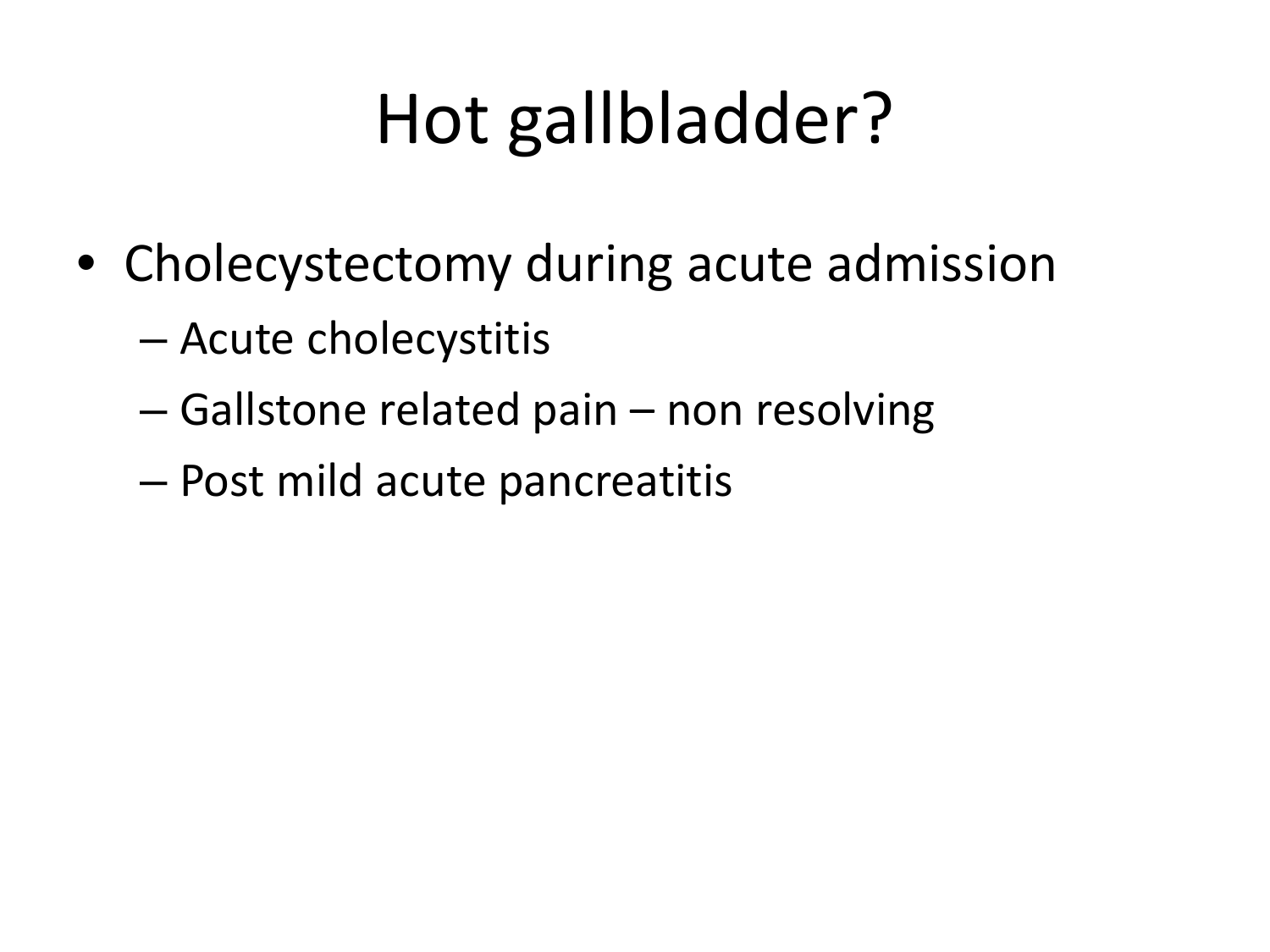## AUGIS guidelines 2015

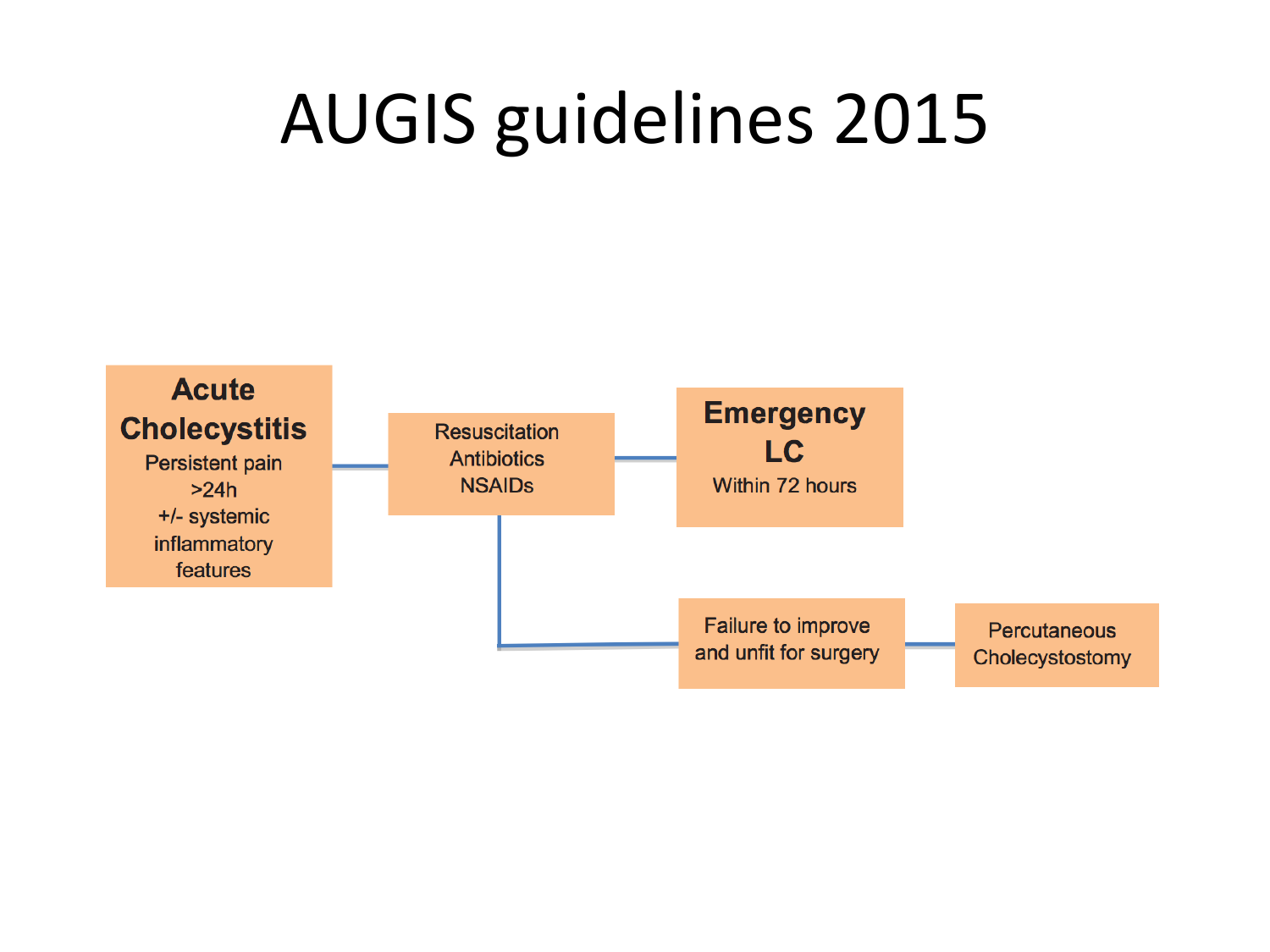## Abnormal LFTs +/- dilated duct

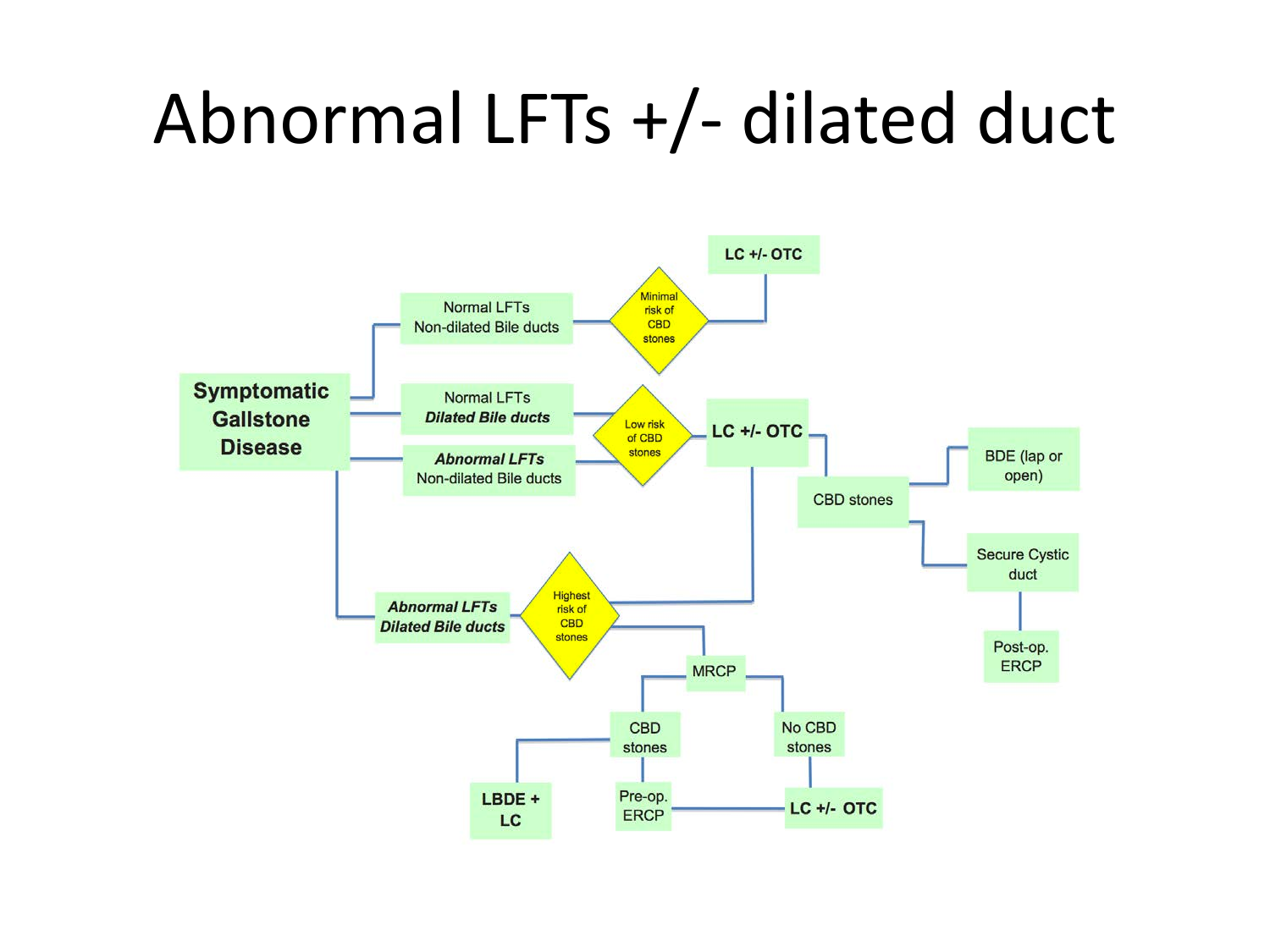# Best practice (AUGIS 2015, NICE 2014)

- Early US confirmation
- Acute cholecystectomy <72 hours (1 week)
- Laparoscopic approach
- (Percutaneous cholecystostomy)
- Appropriately experienced surgeons
- IOC + LCBDE where appropriate
- MRCP only for high CBD stone risk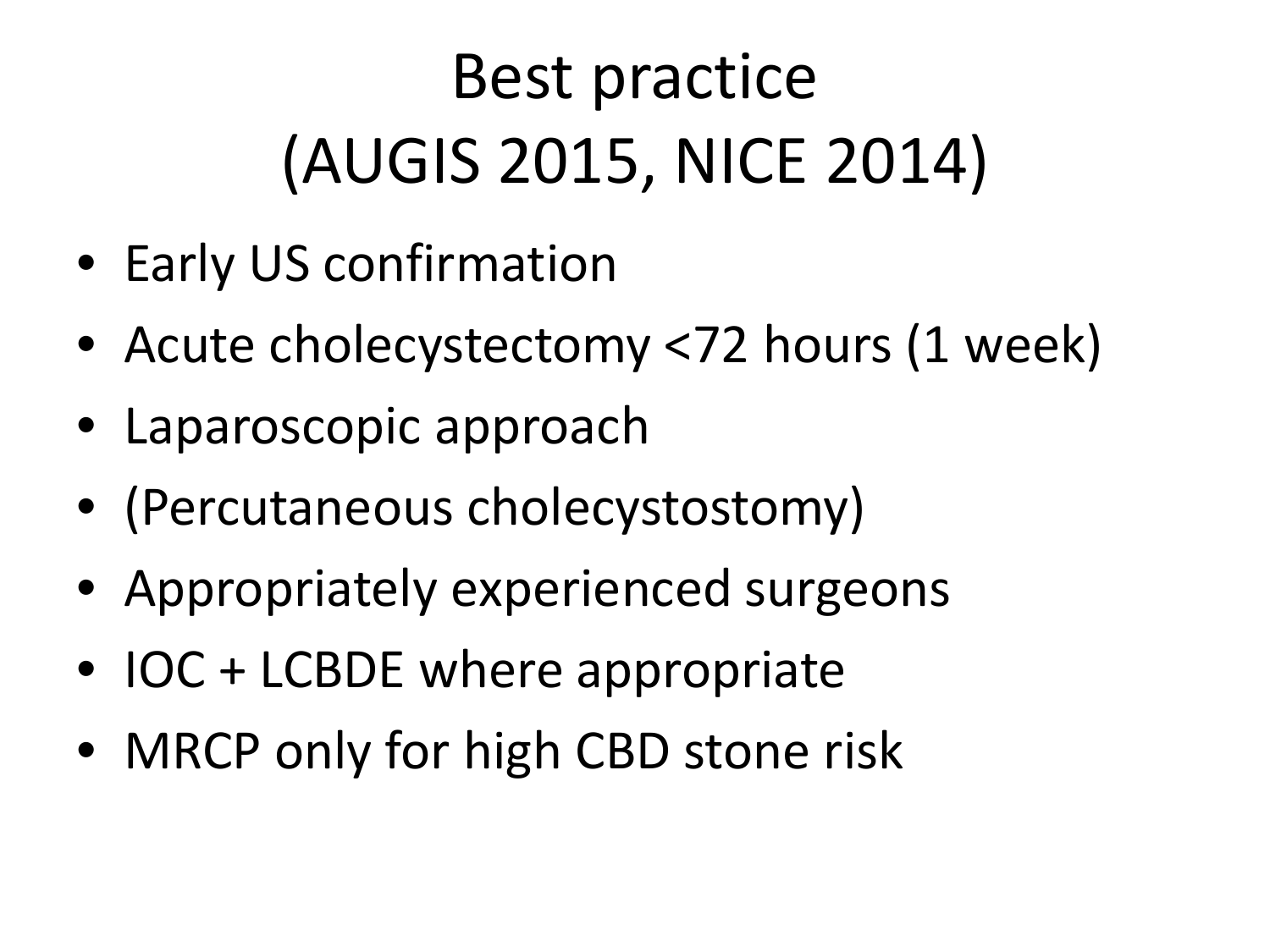# **Reality**

- Delayed USS
- Long waits for theatre
- Repeated starving for theatre
- Defensive investigations further waits
- Repeated handovers from team to team
- Difficult inflamed gallbladders
- Unnecessary septic complications
- Readmissions for recurrent biliary disease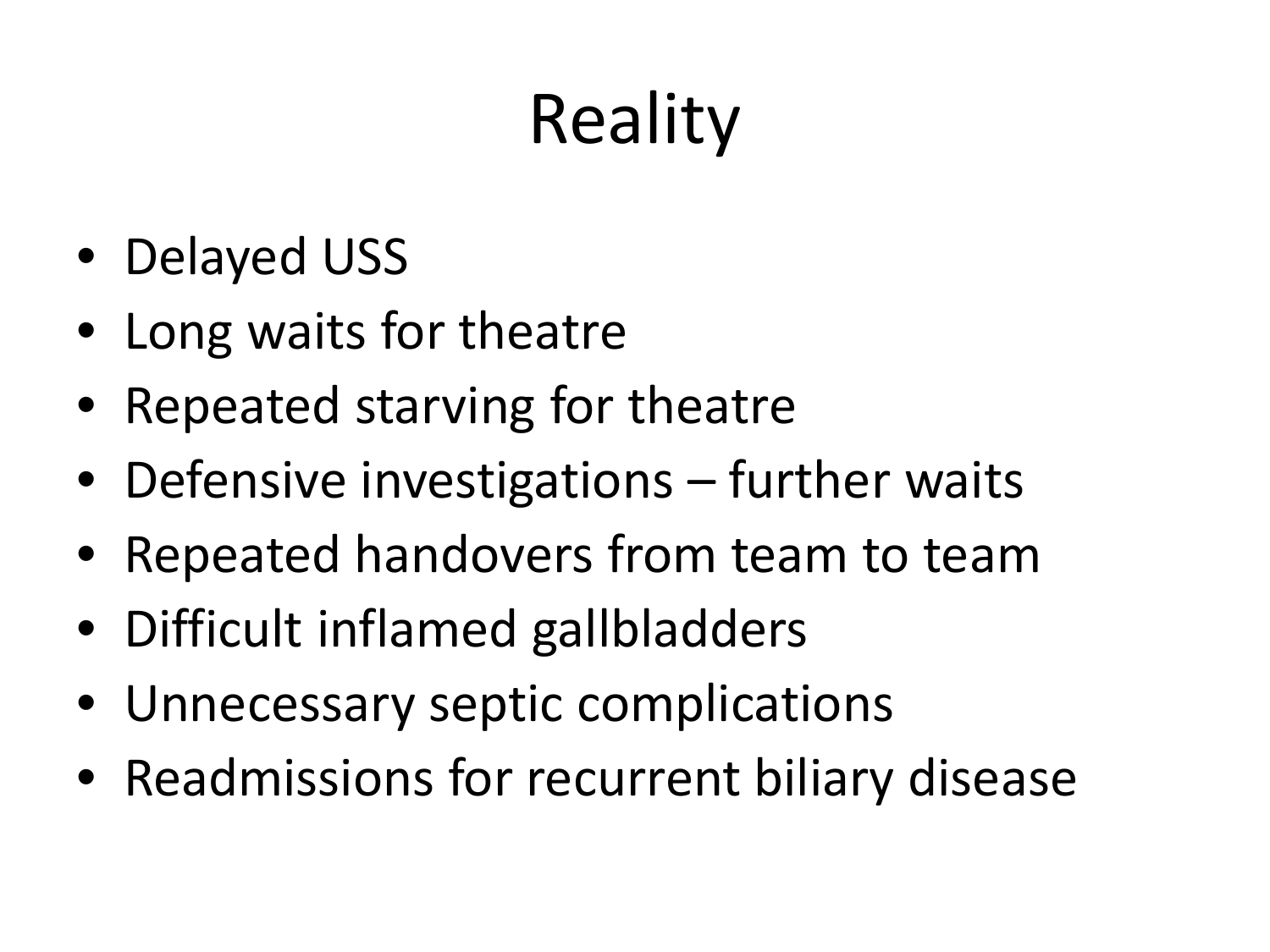#### SWORD dataset

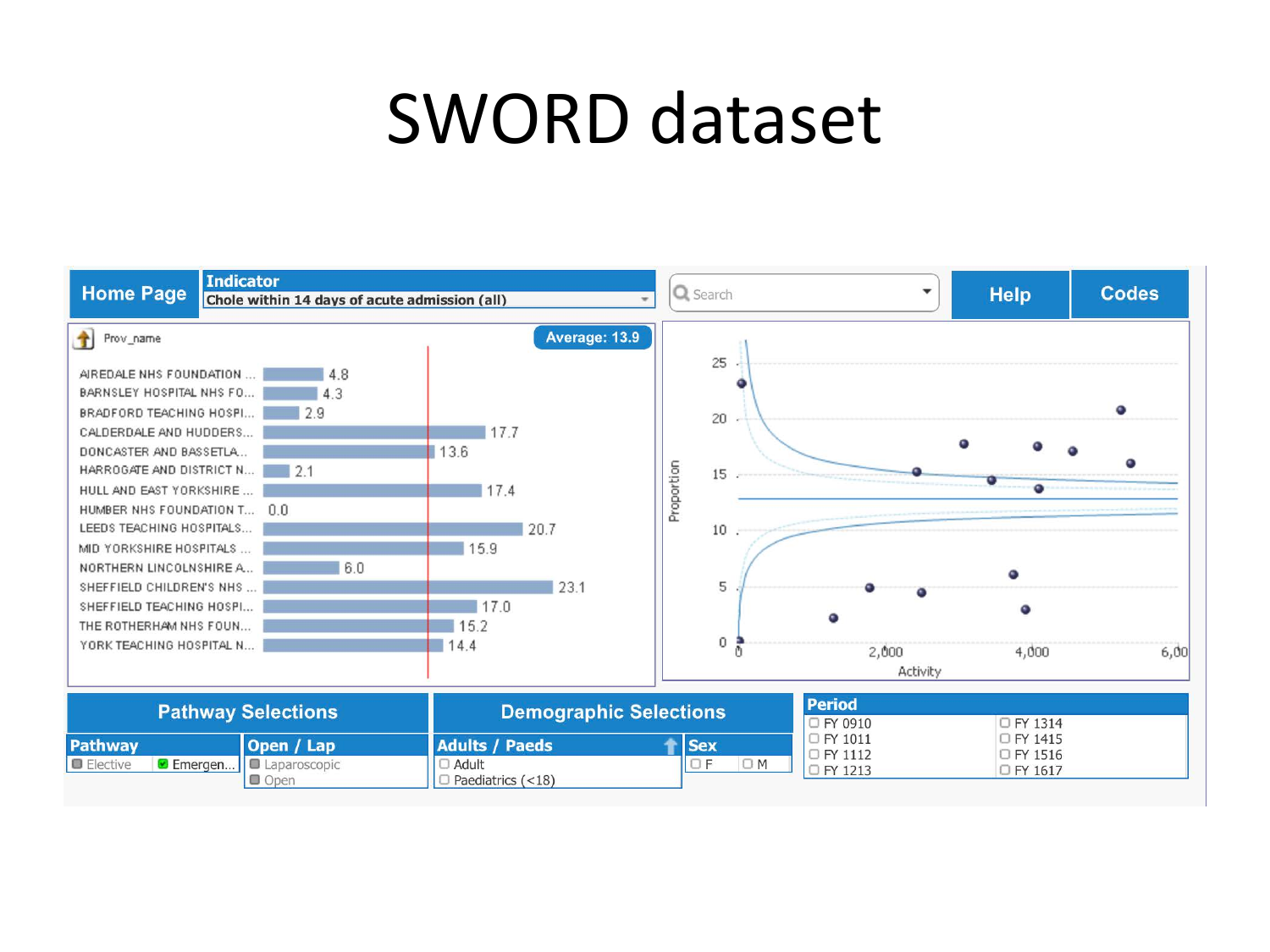### Acute cholecystectomy % completed laparoscopically

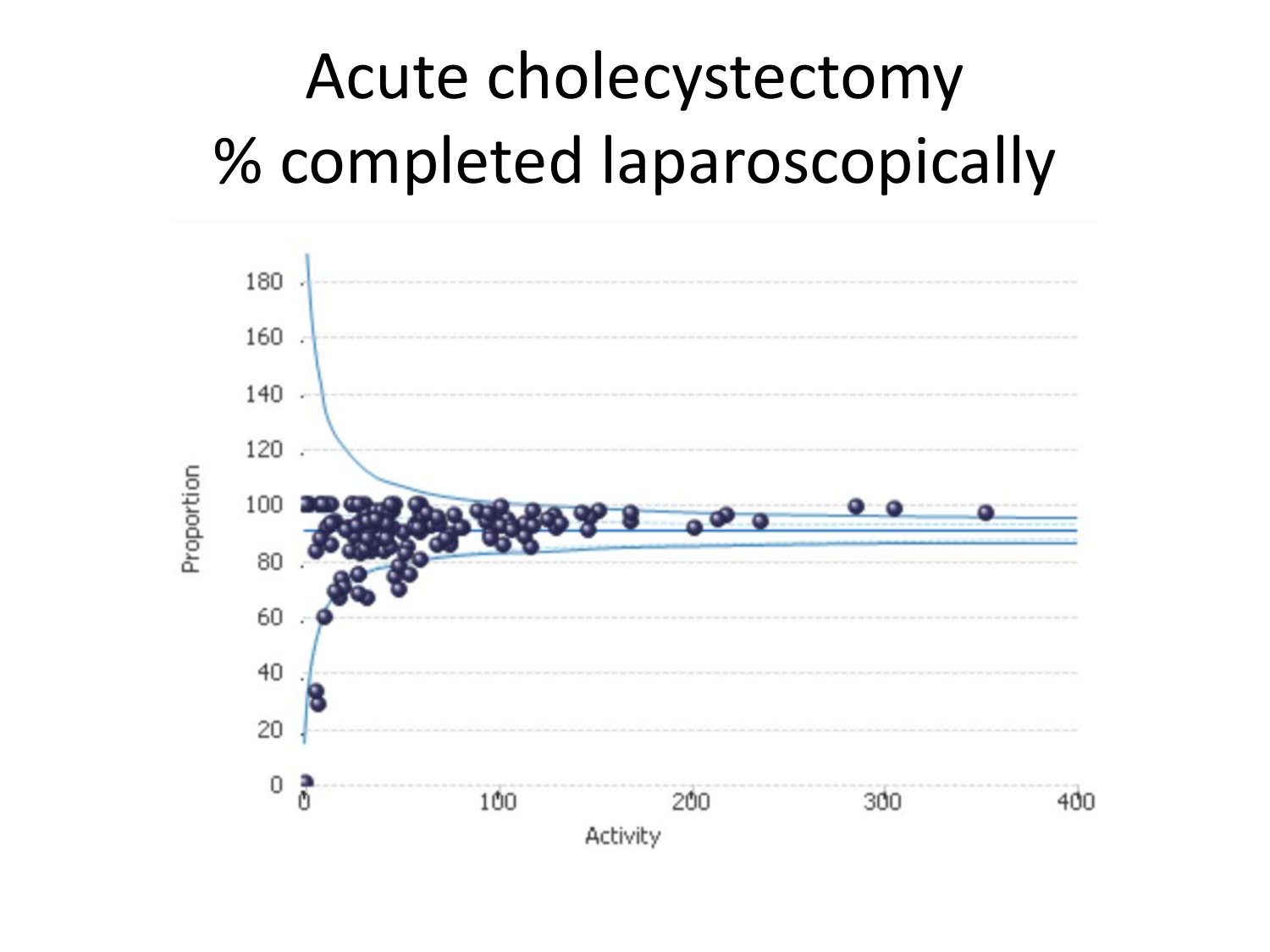### What could go wrong before surgery?

- Handover issues
- Change in clinical picture
- Recurrent biliary complication (discharged pts)
- Responsibility lies with operating team
	- Patient id
	- Investigations
	- Reassess clinical picture
	- Preparation for theatre
	- Appropriate consent
	- WHO checks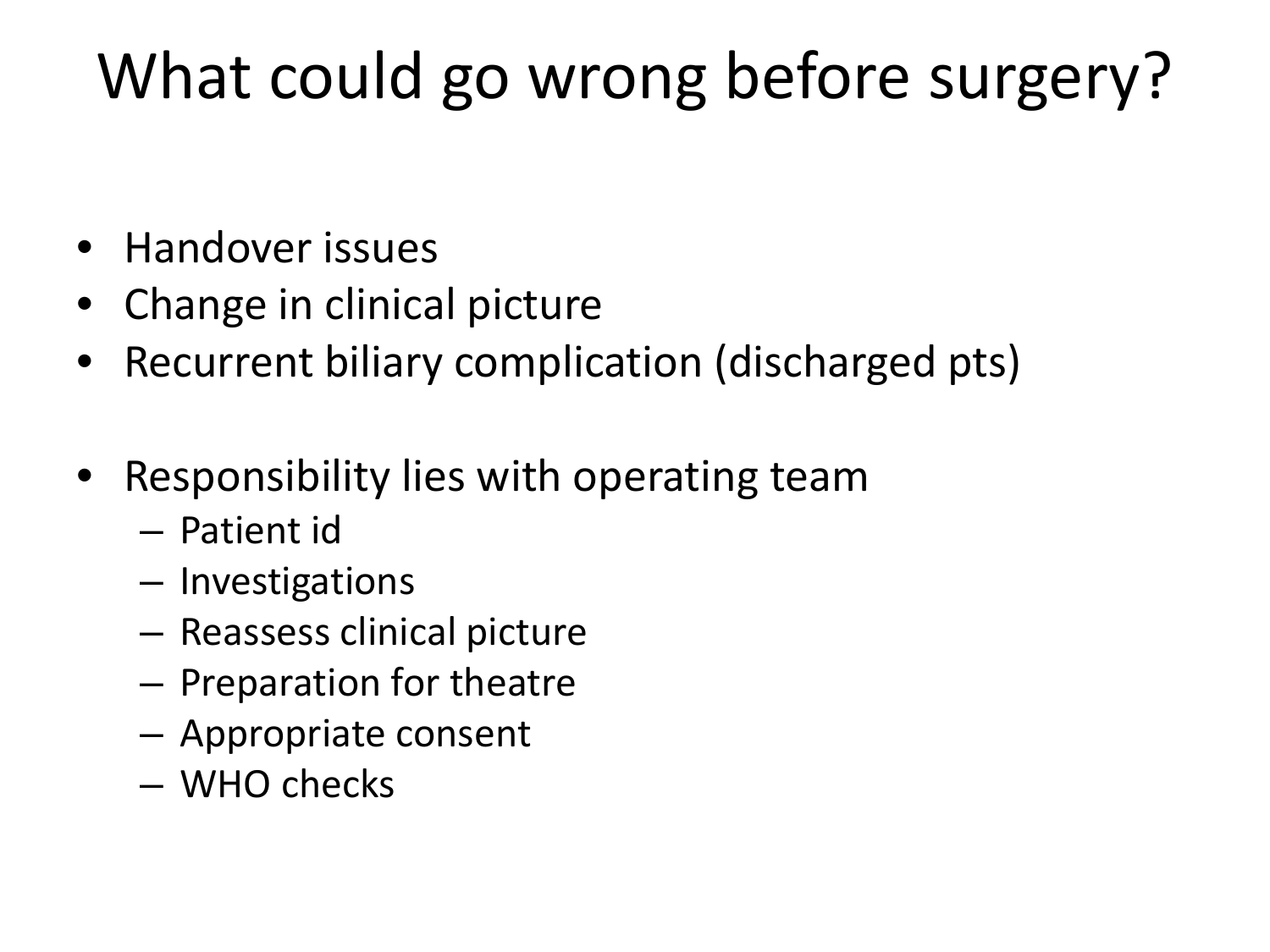## So what could go wrong during surgery?

- Access injury
- Bleeding
- Bile duct / hilar injury
- Visceral injury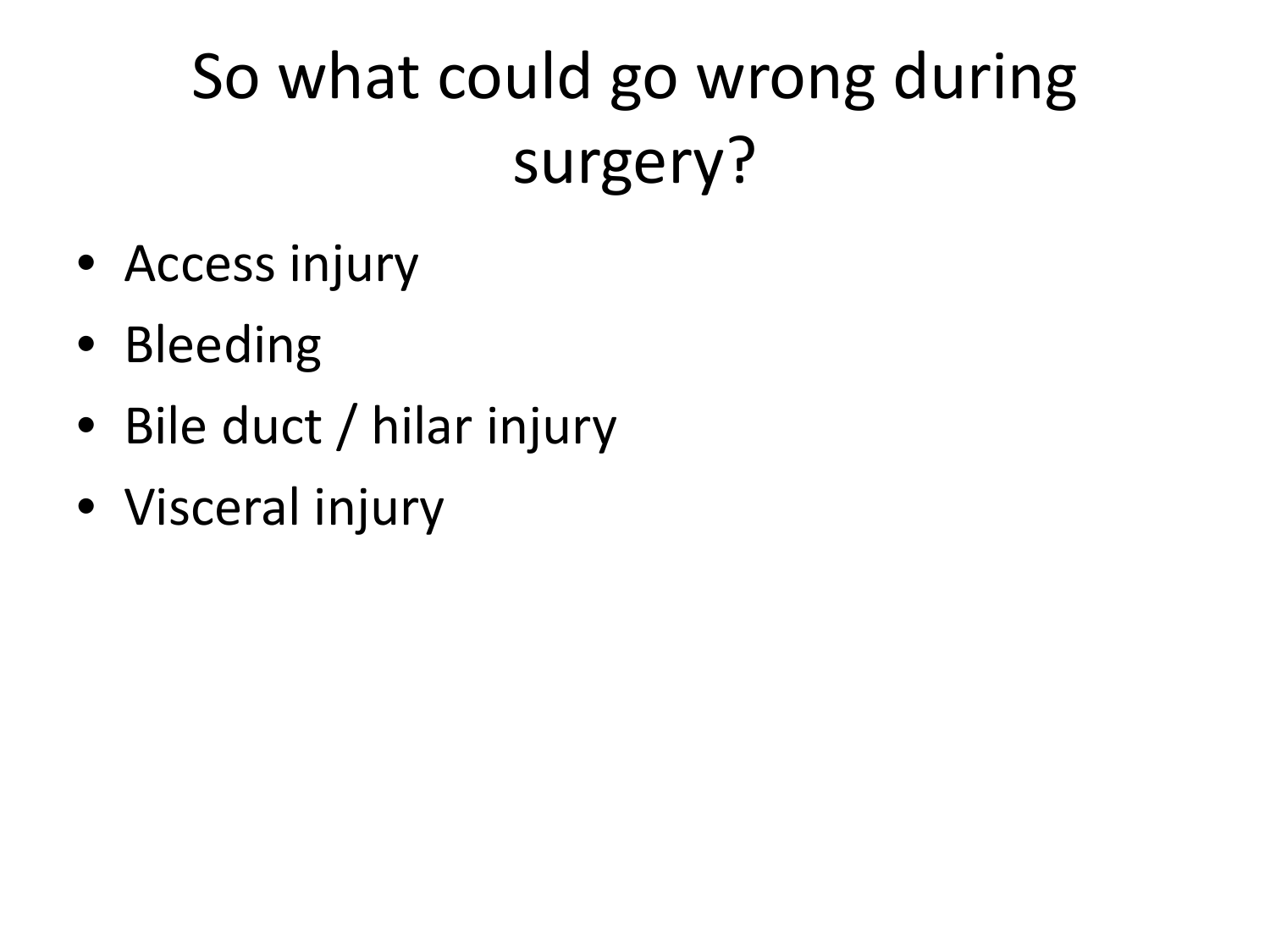# Access injury

- Usually technique
- Patient factors
	- Scars
	- Intra-abdominal adhesions
	- Thin abdomen
- Visceral injury
	- Recognise and repair
	- Beware kebab
- Vascular injury
	- Recognise
	- Avoid delay
	- Control
	- Help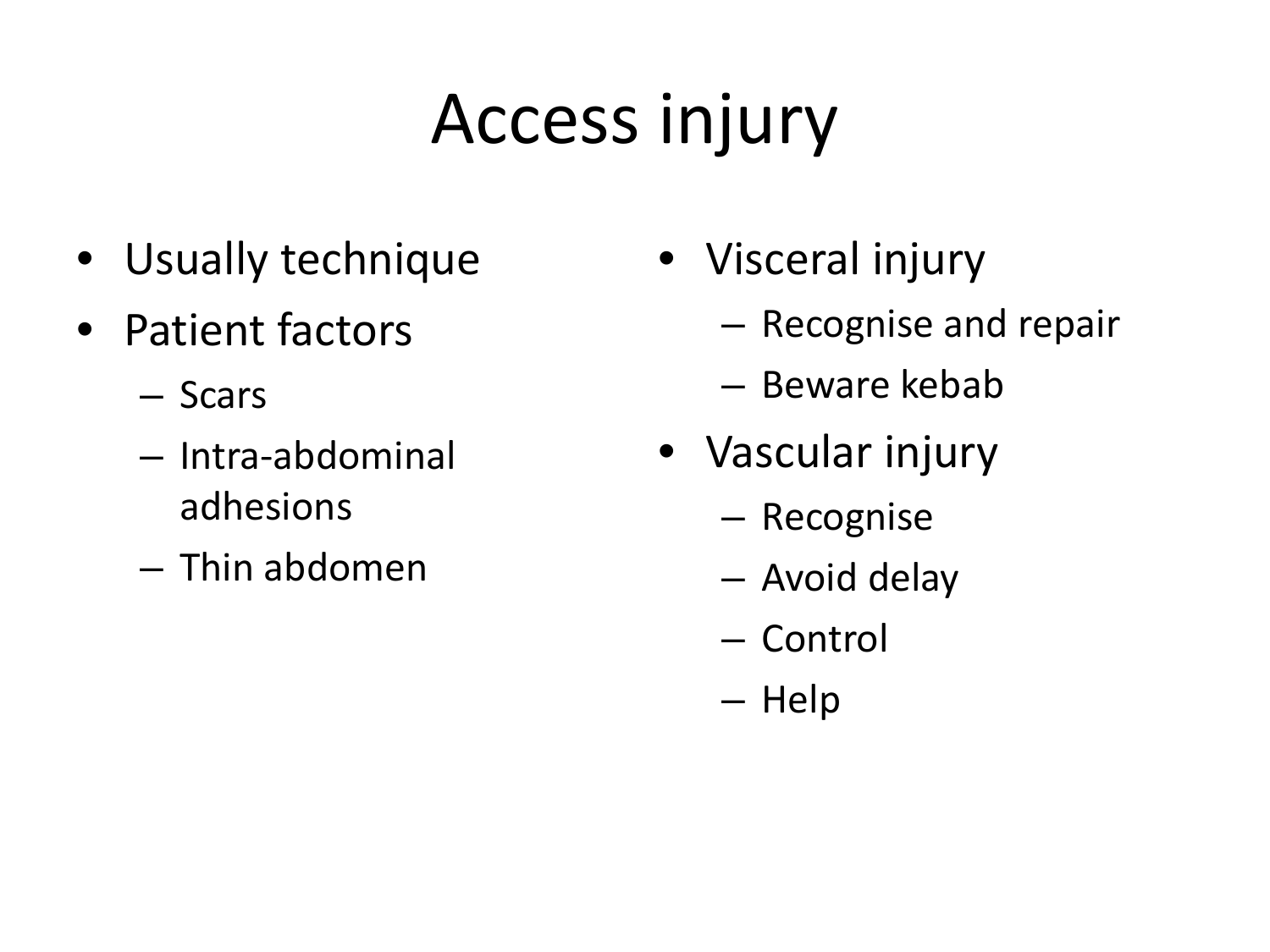# Bleeding

- Anticipate and reduce risk
	- Clotting function
	- ? Defer if dual antiplatelets / warfarin
	- Cirrhotic liver
- Avoid dissection into liver
- Close GB dissection
- Avoid hilum
- Good suction, swabs, haemostats
- Convert if uncontrolled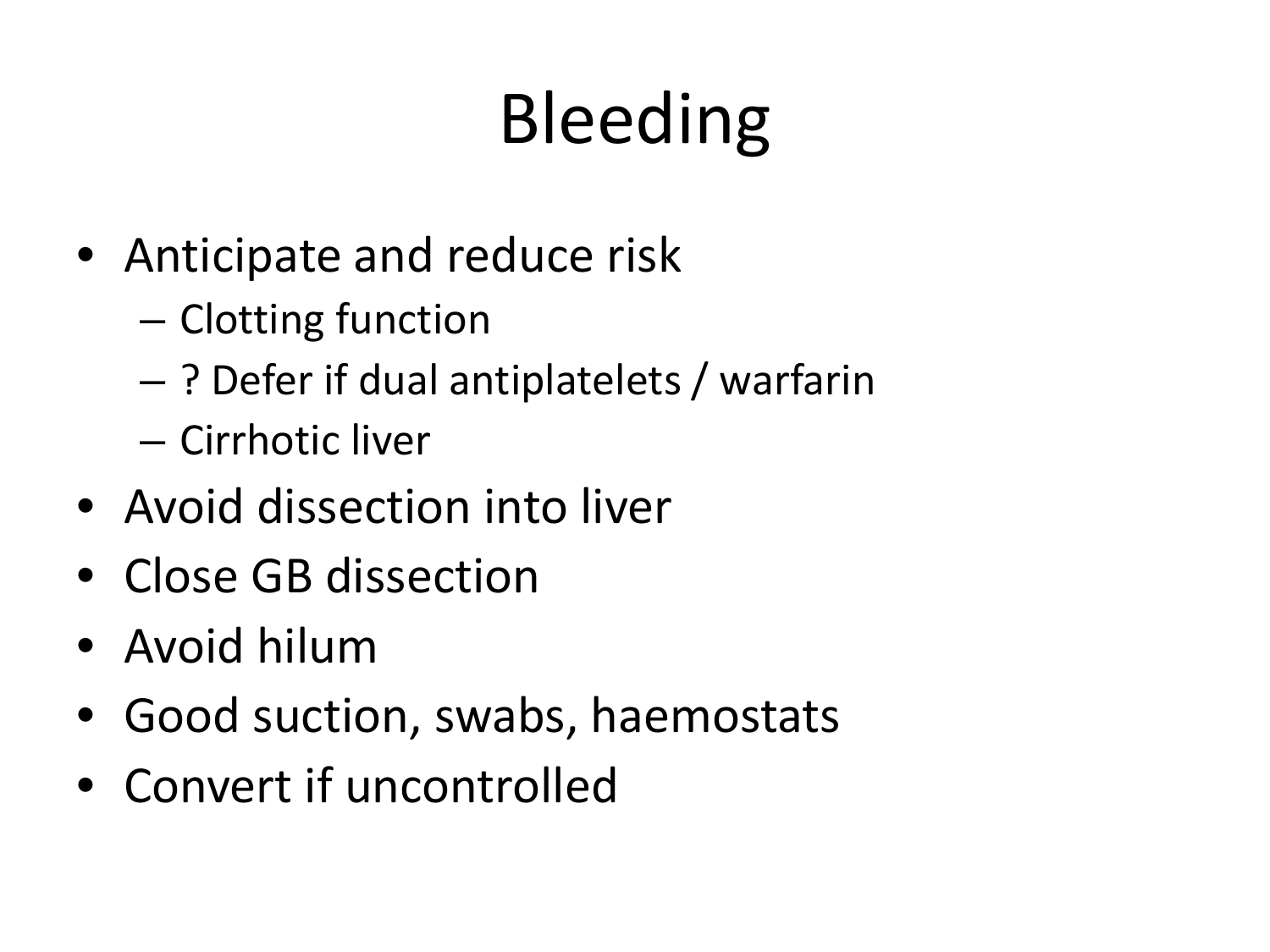# Bile duct injury

- Obscured anatomy
- Loss of planes
- Mirrizzi syndrome

• USUALLY misidentification

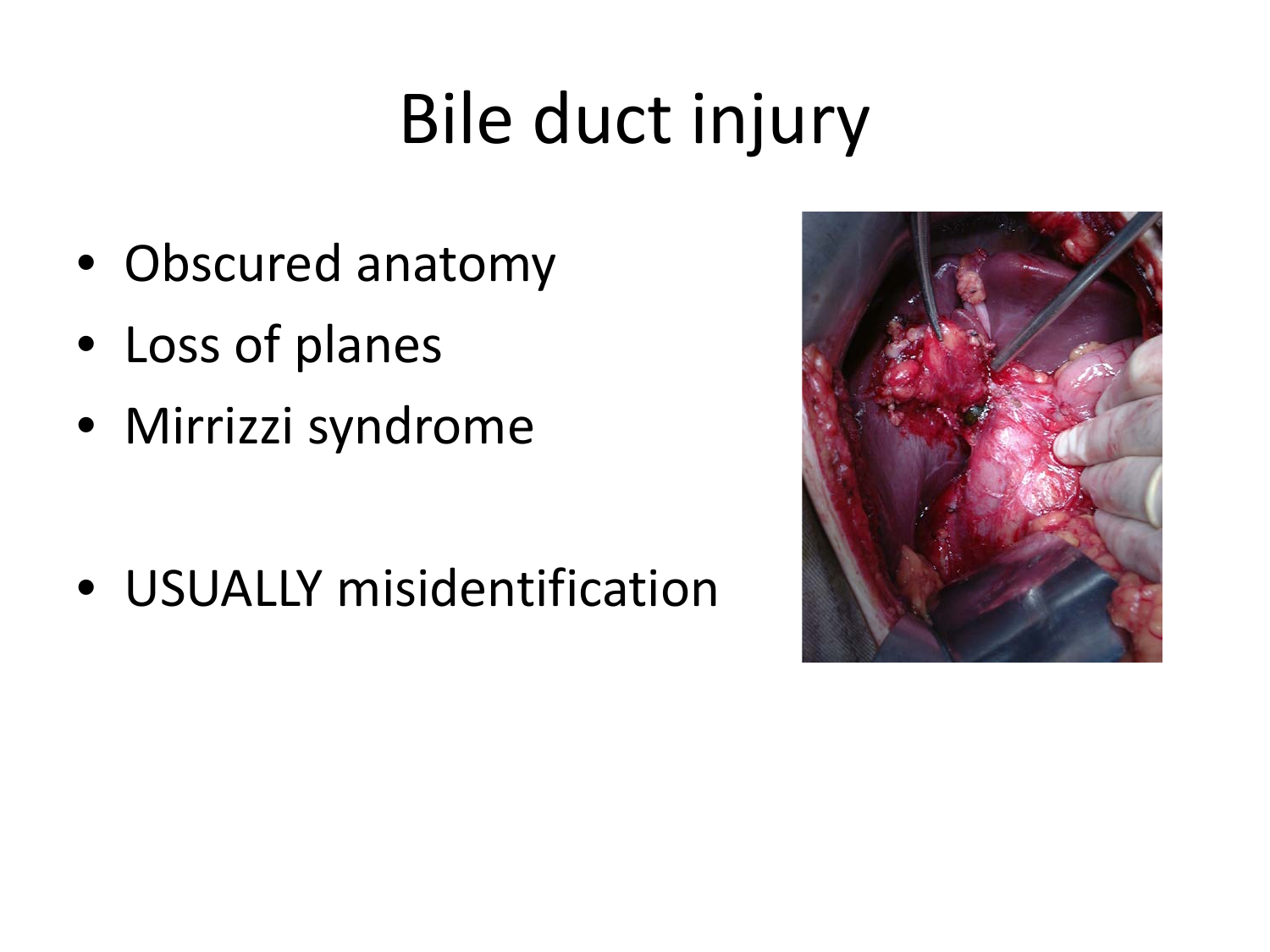## Underestimation of risk

- Early in career
	- Unaware of risk
	- Underdeveloped skill, surgical and interpretational
- Later in career
	- Lack of focus
	- This wont happen to me

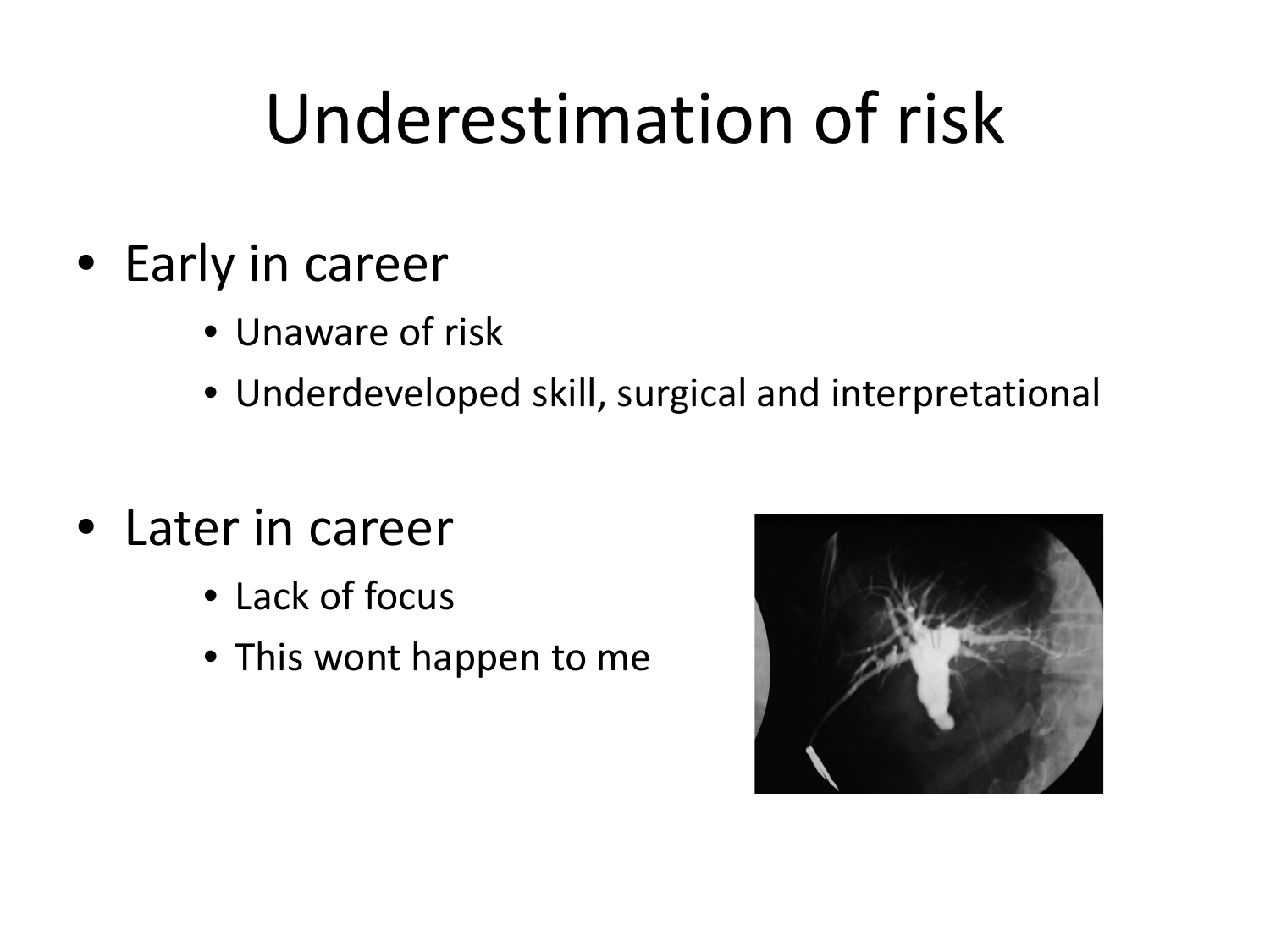#### **Frequency of Use of Intraoperative Cholangiography (IOC) by Surgeons and the Rate of Common Bile Duct Injury (CBD**



*Flum, D. R. et al. JAMA 2003;289:1639-1644*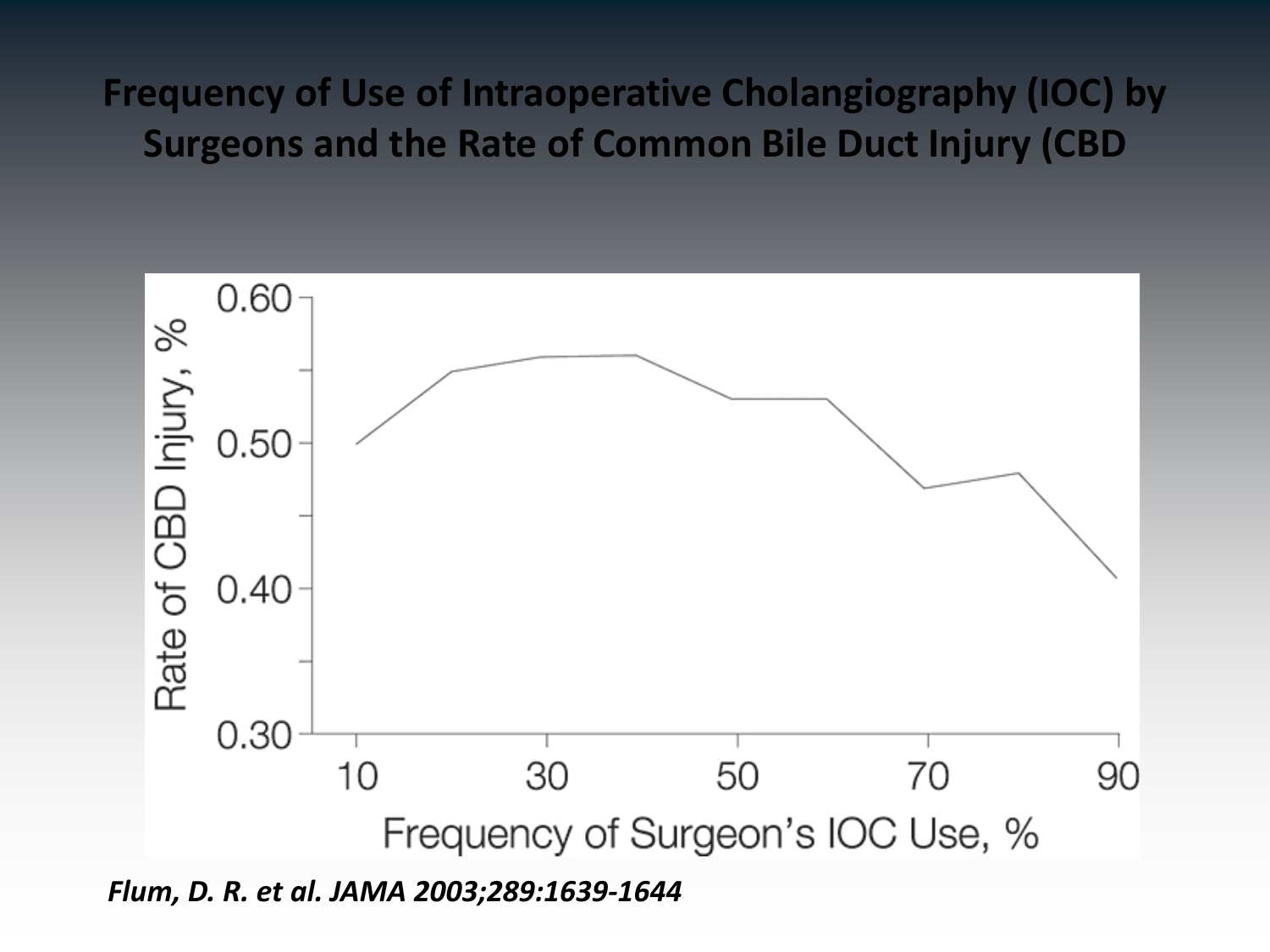**Fig 3 Survival in patients with iatrogenic bile duct injury during cholecystectomy, according to use of intraoperative cholangiography (IOC).** 

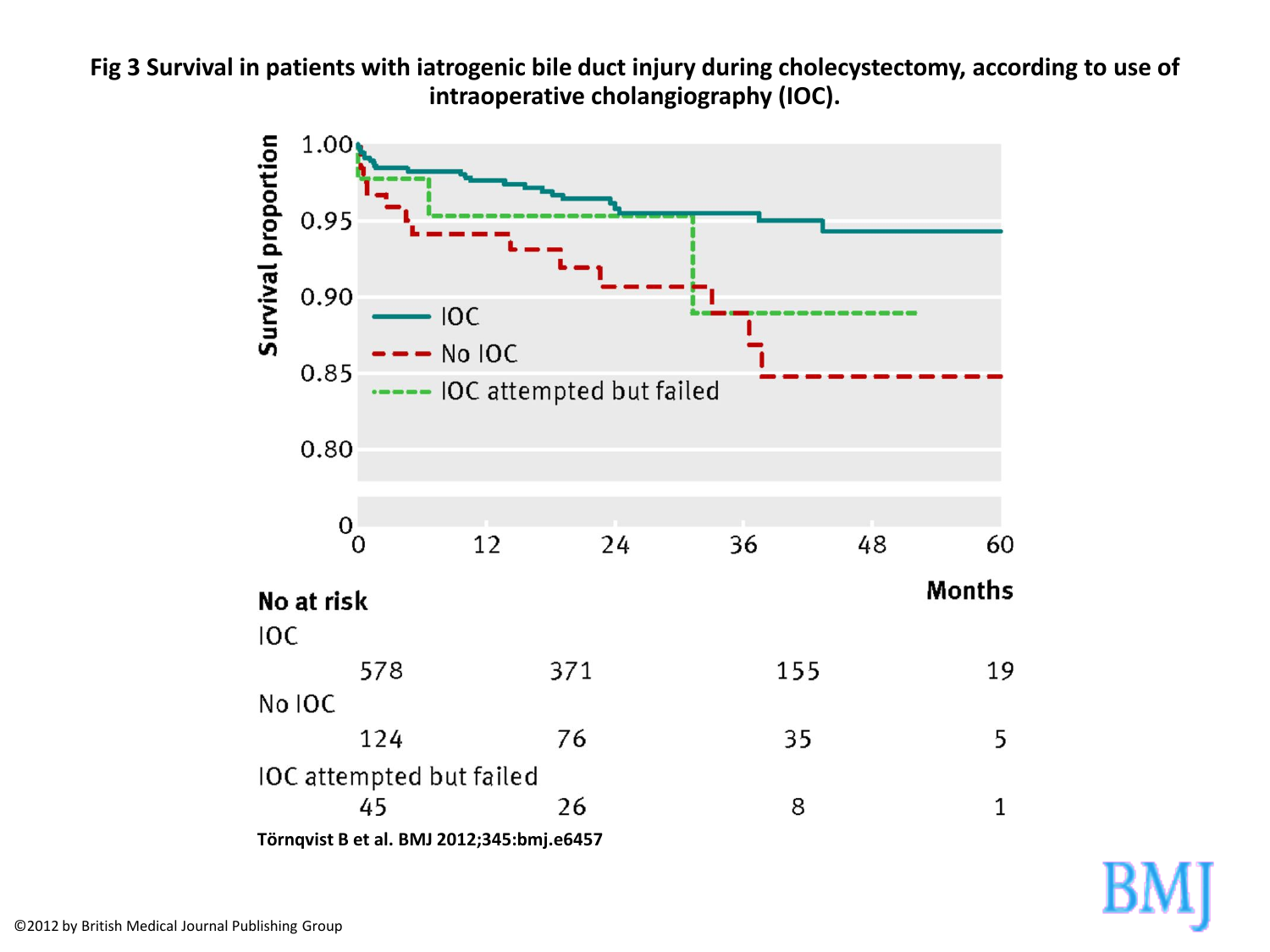### Too treacherous?

- •Drain
- •Cholecystostomy
- •Partial cholecystectomy
- •Subtotal cholecystectomy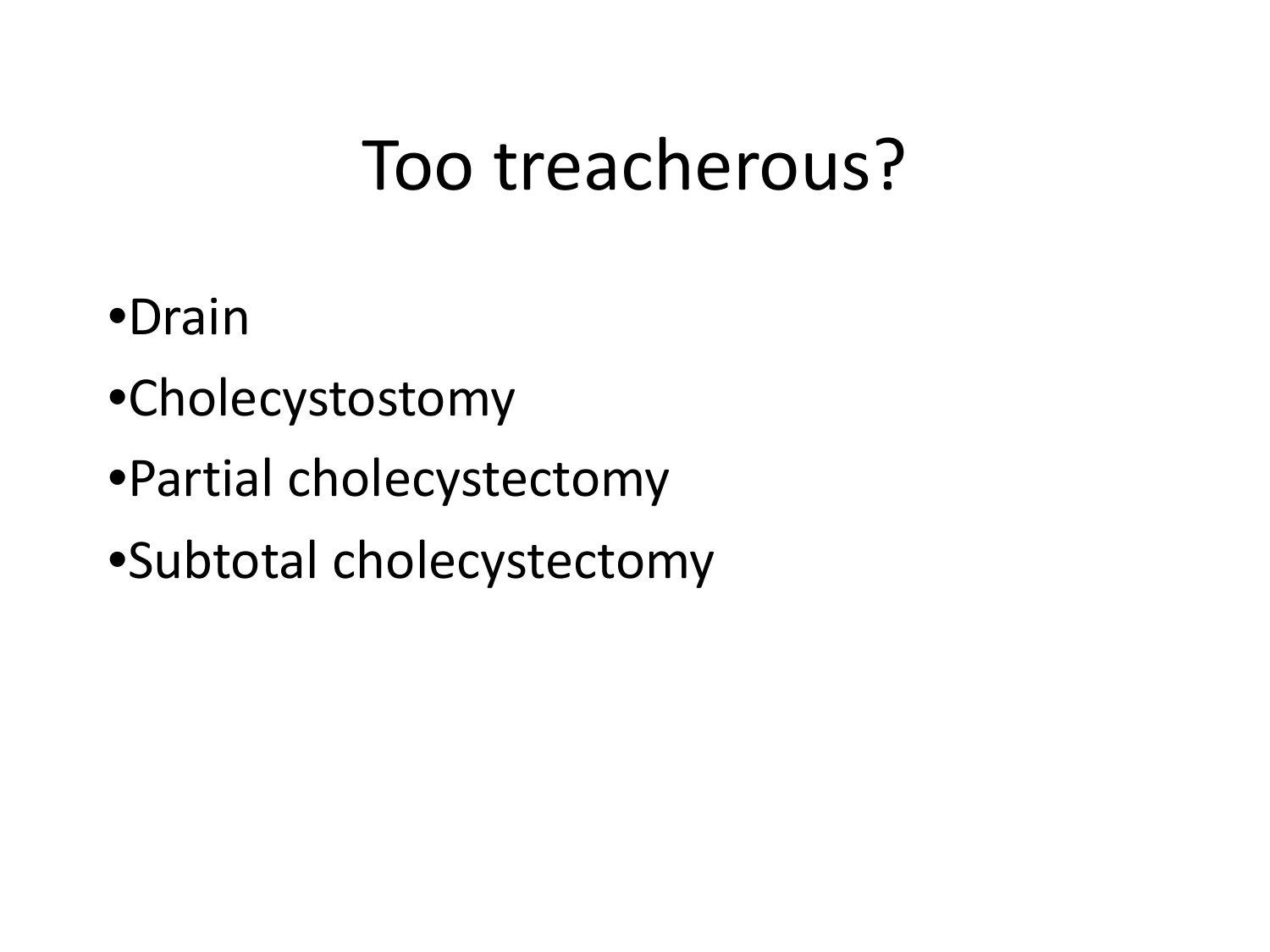# Going forward...

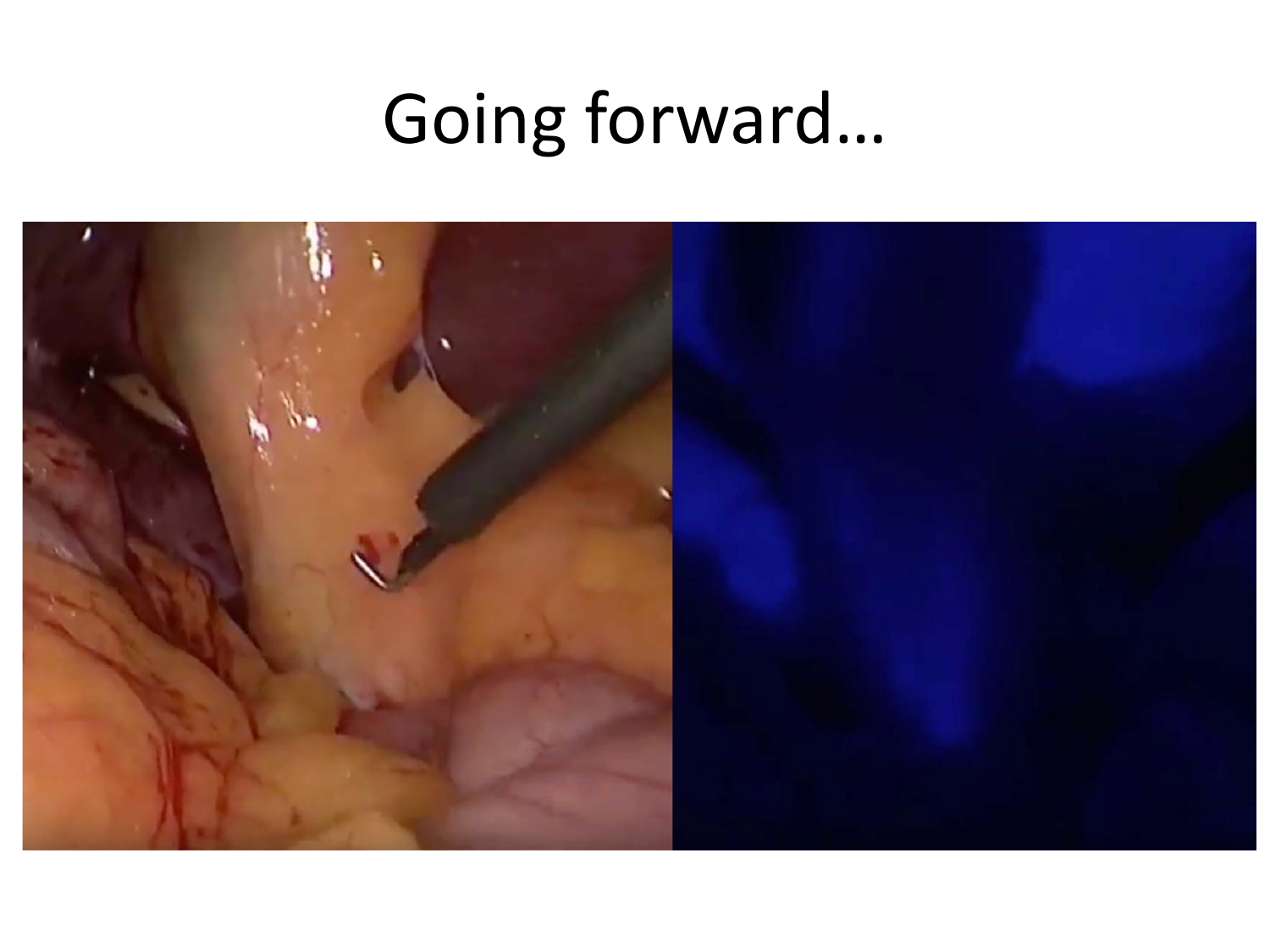# And what about after surgery?

- Event
	- Sepsis
	- Bile leak
	- Retained stone
	- Bleed
	- Pancreatitis
	- Thromboembolism
- Operative strategy
	- $-$  AB's
	- Remove spilled stones
	- Washout
	- Drain
	- IOC
	- Haemostasis
	- DVT prophylaxis